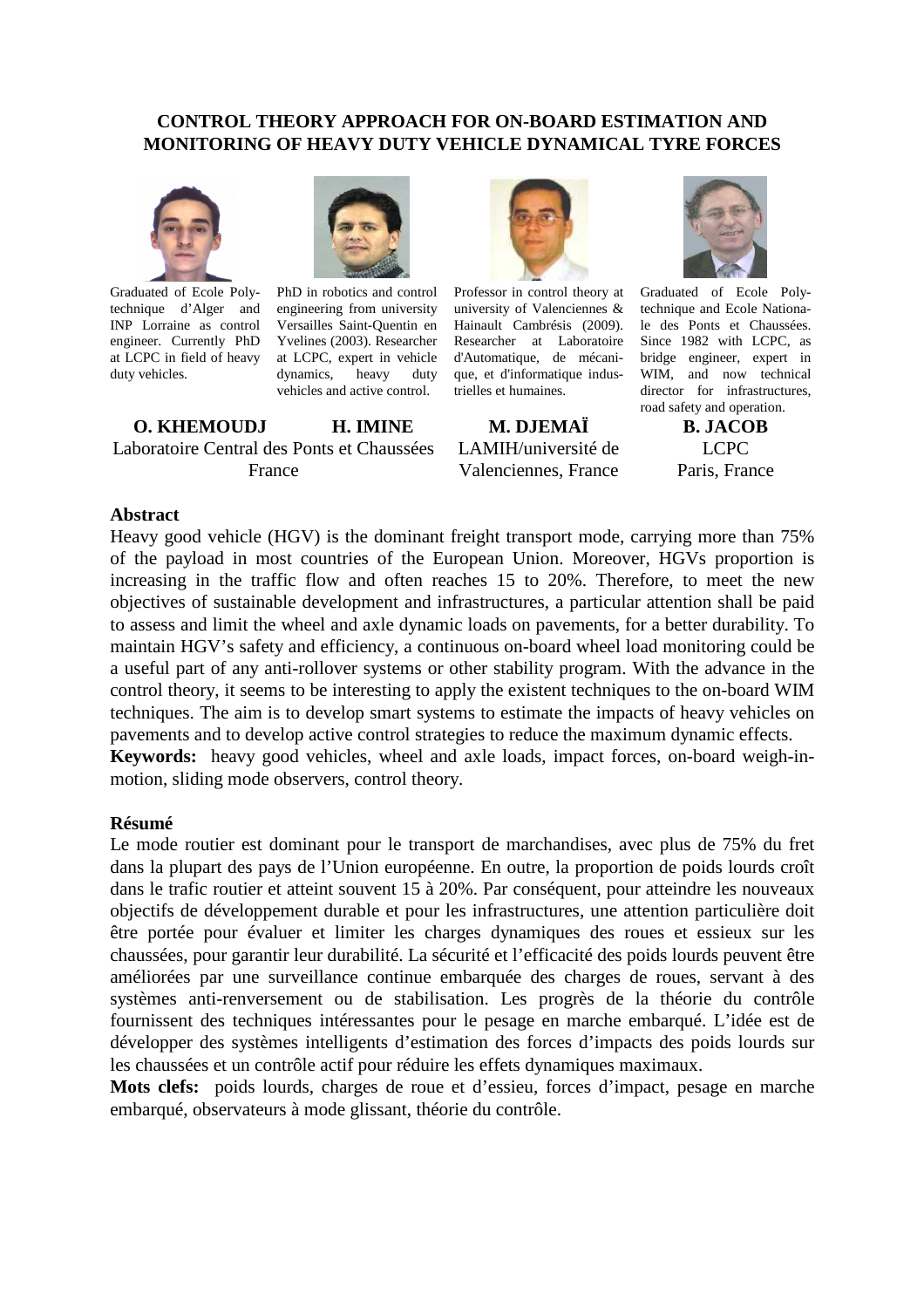# **1. Introduction**

There are different ways to measure impact forces. One way consists of using an instrumented wheel hub. This provides accurate measurements but is a high-cost solution. Another common and rather easy mean, used by many researchers, uses strain gauges on the axles (Davis, 2008). This works well but only on straight path, and requires a complex strain gauge installation and calibration. One can also use optic sensors, such as (Blanksby, 2008), which measures the distance between the wheel axis and the road surface, thereby giving a measurement of the tire deflection and therefore tire forces. The principal drawbacks are the errors due to concentricity of the sensor and road surface irregularities. Recently, (Tuotonen, 2009) proposed a solution to measure tire frame deformation using built-in sensors, but the solution is complex to implement. The literature proposes estimation methods (Siegrist, 2003), (Bouteldja, 2005), (Imine, 2008), based on assumptions on the forces behavior or requiring the knowledge of vehicle and tire characteristics usually difficult to access. We propose here a practical solution easy to implement on modern trucks and to be coupled with active control systems. This method uses sensors available in the vehicle and connected to the CAN bus, such as ABS and ESP sensors. Furthermore, a low cost gyro, pressure sensors and accelerometers, easy to install and to calibrate before installation, constitute an additional instrumentation. A model of vehicle dynamics was developed to account for the tractor-trailer motion in the yaw plane, and the vertical axle hop and rolling motion. The lateral tire forces are taken as inputs and the vehicle accelerations as outputs for the model. While the accelerations are either measured or estimated by a numerical differentiation with a second order sliding mode algorithm (a super twisting algorithm – robust differentiator), the model will be used in a reverse way to evaluate the unknown lateral forces. These estimated forces are then used in addition with the suspension forces (measured by a pressure sensor on the air springs), to evaluate the vertical wheel forces from the axle model.

This method (Khemoudj, 2009), (Khemoudj, 2010), is easy to implement using an optimized sensor configuration, but for real-time operating conditions, the matrix inversion can saturate the CPU. The forces can then be estimated by classical robust state observers. Using the estimated forces, a methodology is proposed to reduce the effects of dynamic forces on pavement. A control strategy based on hybrid approach is introduced to act on the vehicle by the steering angle. The method is adjustable to different driving scenarios (straight line, curve…) and various road profiles may be accounted for. This paper is divided into four sections: (i) the vehicle model, (ii) the validation by simulator, (iii) the estimation results, (iv) the hybrid control strategy with some results, and finally (v) a conclusion.

# **2. Modeling and Estimating Tire Forces**

To develop observers and to validate our approach, we use an observable non linear yaw plane model (Figure 1). The behavior of an articulated vehicle is related to the forces applied by pavement on the tires. In the yaw plane model, two axles of the tractor are considered and the axle-group of the semi-trailer is represented by a single equivalent axle. The articulated vehicle dynamics is represented by the tractor and the semi-trailer apart. The internal hitch force appears as an external force for both the tractor and the semi-trailer. Moreover, the hitch force is represented by two components: a longitudinal component denoted  $X_h$  and a lateral component denoted*Y<sup>h</sup>* .

 $F_f$ <sup>*x*</sup> and  $F_f$ <sup>*x*</sup> are respectively the tractor front longitudinal and lateral tire forces,  $F_{rx}$  and  $F_{ry}$ the tractor rear longitudinal and lateral tire forces and  $F_{tx}$  and  $F_{ty}$  the total forces applied on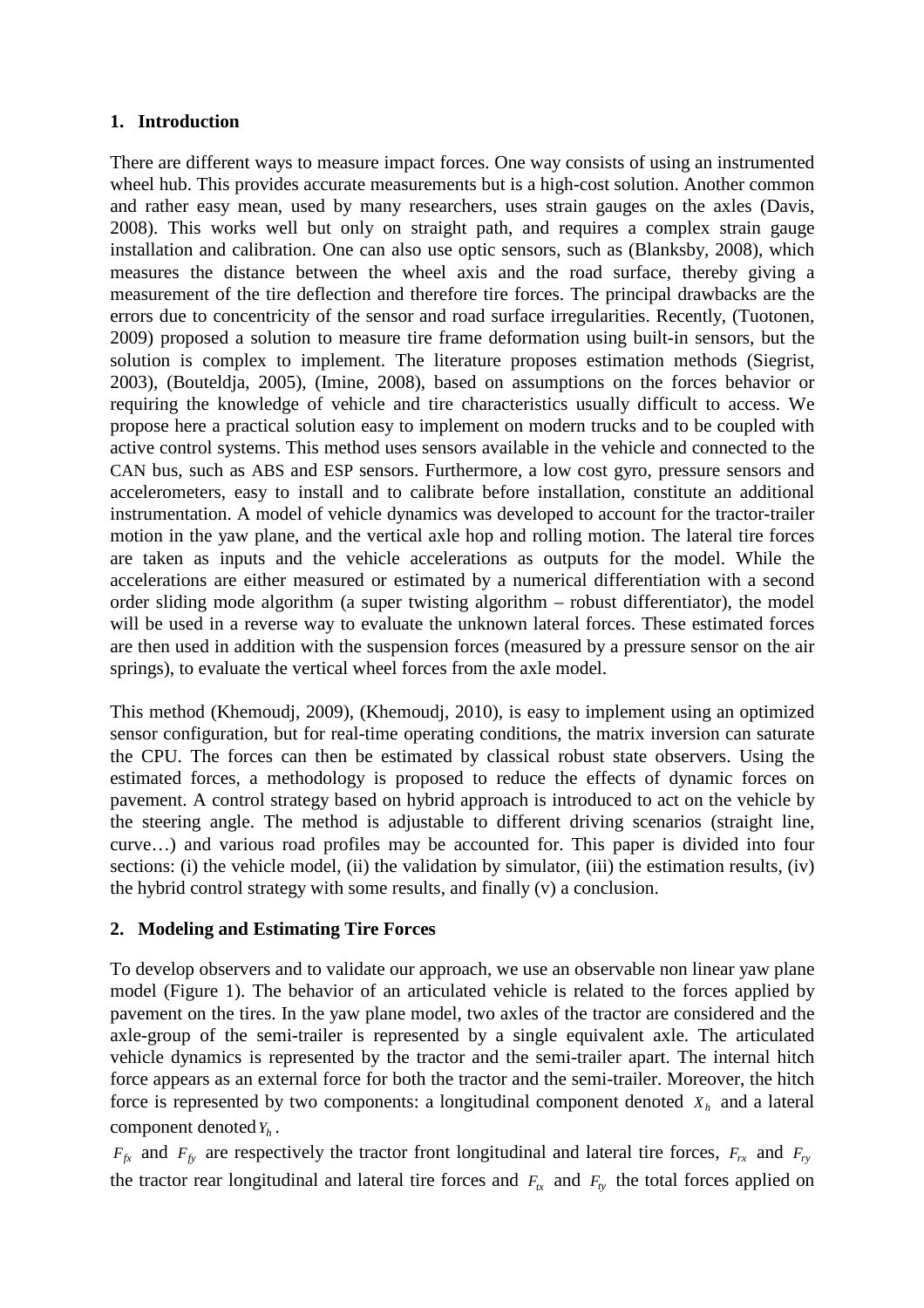the semi-trailer axle.  $\ddot{x}$  and  $\ddot{y}$  are respectively the longitudinal and lateral tractor acceleration.  $l_f$  and  $l_r$ , the distances between the centre of gravity of the tractor and respectively the front and the rear axles. Moreover  $l_f$  and  $l_f$  correspond to the distances between the centre of gravity of the semi-trailer and respectively the hitch and rear axle.  $\delta$  is the steering angle and  $\theta$  is the relative yaw angle between the tractor and the semi-trailer. The equations of motion of the tractor in the yaw plane are given in the longitudinal axis:

$$
F_{f_y} \sin(\delta) + F_{f_x} \cos(\delta) + F_{rx} - X_h = M_1 \ddot{x}
$$
\n(1)

and for the lateral direction:

$$
F_{f_y} \cos(\delta) - F_{f_x} \sin(\delta) + F_{ry} - Y_h = M_1 \ddot{y}
$$
\n<sup>(2)</sup>

The yaw moment of the tractor at the hitch point is:



**Figure 1 -** Extended semi-trailer bicycle model

*Remark 1.*  $I_{z1}$  is the moment of inertia of the tractor around a vertical axis crossing the hitch. It is obtained by the Huygens theorem:  $I_{z1} = I_{z\text{log}} + M_1 l_h^2$ , where  $I_{z\text{log}}$  is the inertia moment according to the vertical axis crossing the centre of gravity of the tractor.  $M_1$  is the total mass of the tractor.  $l_h$  is the distance between the centre of gravity of the tractor and the hitch. The semi-trailer dynamics is governed by the following equations, in the longitudinal direction:

$$
X_h + F_{tx}\cos(\theta) - F_{ty}\sin(\theta) = M_2(\ddot{x}_t\cos(\theta) - \ddot{y}_t\sin(\theta))
$$
\n<sup>(4)</sup>

and in the lateral direction:

$$
Y_h + F_{tx} \sin(\theta) + F_{ty} \cos(\theta) = M_2(\ddot{x}_t \sin(\theta) + \ddot{y}_t \cos(\theta))
$$
\n<sup>(5)</sup>

and the yaw dynamics:

$$
(Y_h \cos(\theta) - X_h \sin(\theta))l_{ft} - F_{ty}l_{rt} = I_{z2}\ddot{\alpha}_2
$$
\n
$$
(6)
$$

where  $M_2$  and  $I_{z2}$  are respectively the mass and the moment of inertia of the semi-trailer according to the vertical axis.  $\ddot{x}$  and  $\ddot{y}$  are respectively the longitudinal and lateral accelerations of the semi-trailer. The state space vector consists of measured velocities. It is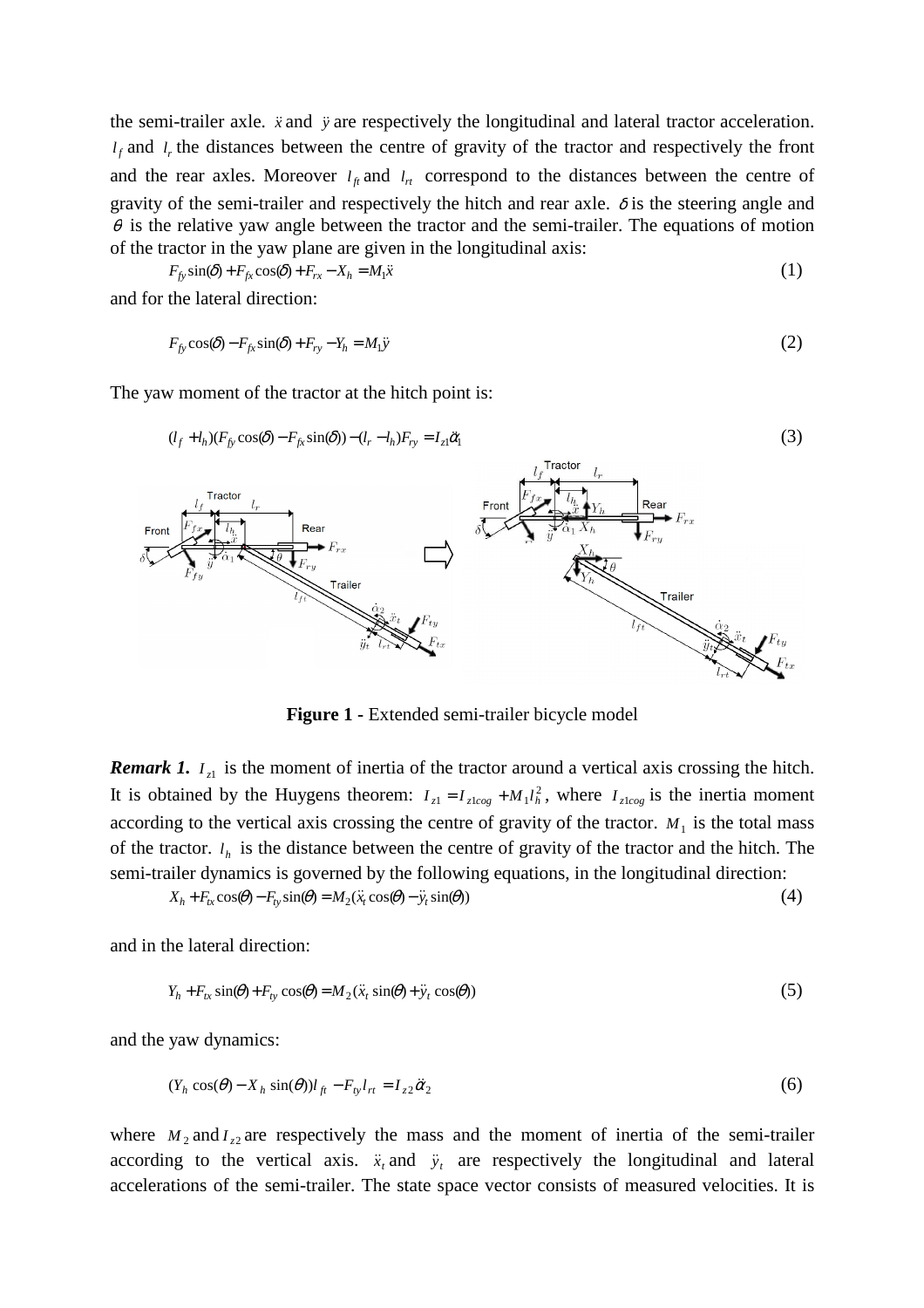composed of the tractor yaw rate  $\dot{\alpha}_1$ , the front and rear tractor wheel rotational velocities denoted respectively  $\omega_{f_w}$  and  $\omega_{r_w}$ , the semi-trailer yaw rate  $\dot{\alpha}_2$  and the semi-trailer wheel rotational velocity noted  $\omega_{tw}$ . It is given by:

$$
X_{v} = \begin{bmatrix} \dot{\alpha}_1 & \omega_{fw} & \dot{\alpha}_2 & \omega_{fw} \end{bmatrix}^T
$$
 (7)

The output vector *Y* consists of the tractor longitudinal and lateral accelerations and the semitrailer longitudinal and lateral accelerations considered in the tractor frame and denoted respectively  $\ddot{x}^*$  and  $\ddot{y}^*$ .

$$
Y = \begin{bmatrix} \ddot{x} = \frac{1}{M_1} (F_{rx} + F_{fx} \cos(\delta) + F_{fy} \sin(\delta) - X_h) \\ \ddot{y} = \frac{1}{M_1} (F_{ry} - F_{fx} \sin(\delta) + F_{fy} \cos(\delta) - Y_h) \\ \ddot{x}_t^* = \frac{1}{M_2} (F_{tx} \cos(\theta) - F_{ty} \sin(\theta) + X_h) \\ \ddot{y}_t^* = \frac{1}{M_2} (F_{tx} \sin(\theta) - F_{ty} \cos(\theta) + Y_h) \end{bmatrix}
$$
(8)

with:

$$
\begin{cases}\n\ddot{x}_t^* = \ddot{x}_t \cos(\theta) - \ddot{y}_t \sin(\theta) \\
\ddot{y}_T^* = \ddot{x}_t \sin(\theta) - \ddot{y}_t \cos(\theta)\n\end{cases}
$$
\n(9)

and:

$$
\begin{cases}\nI_{f_W}\dot{\omega}_{f_W} = T_{f_W} + r_w F_{f_X} \\
I_{rw}\dot{\omega}_{rw} = T_{rw} + r_w F_{rx} \\
I_{tw}\dot{\omega}_{rw} = T_w + r_w F_{tx}\n\end{cases} \tag{10}
$$

The state-space model can be written in this form:

$$
\begin{cases}\n\dot{X}_v = Bu + W_1(u)u_F \\
Y = W_2(u)u_F\n\end{cases}
$$
\n(11)

where  $u$  is the known input vector composed of the tractor front and rear wheel torques respectively  $T_{fw}$  and  $T_{rw}$ , the semi-trailer wheel torque  $T_{rw}$ , the steering angle  $\delta$  and the relative yaw angle  $\theta$ .

$$
u = [T_{f_W} \quad T_{rw} \quad \delta \quad \theta]^T
$$
 (12)

*Remark 2*. In practice, steering angle, yaw rate, wheel rotational velocity, the lateral acceleration and the engine torques are signals available on the CAN-bus of the vehicle. The braking torque can be deduced from the brakes pressure which is also available at the CANbus. In our application, we do not consider braking situations. The relative yaw angle  $\theta$ between the tractor and the trailer can be obtained by integrating the difference between the measured tractor yaw rate  $\dot{\alpha}_1$  and the measured trailer yaw rate  $\dot{\alpha}_2$ . The unknown input forces  $u_F$ 

$$
u_F = \begin{bmatrix} F_{fx} & F_{rx} & F_{tx} & F_{fy} & F_{ry} & F_{ty} & X_h & Y_h \end{bmatrix}^T
$$
 (13)

The matrix  $B \in R^{5\times 5}$  is given by: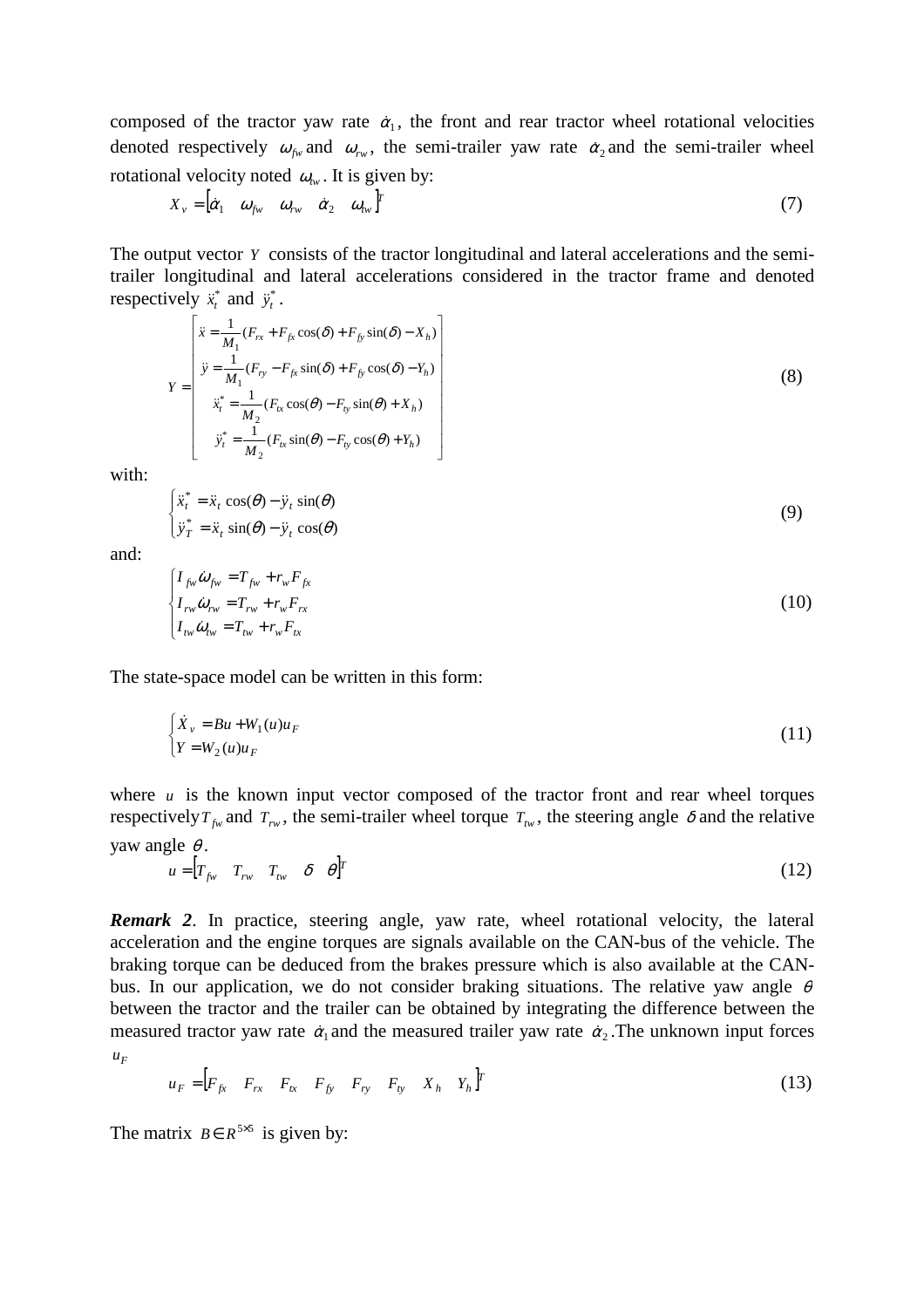$$
B = \begin{bmatrix} 0 & 0 & 0 & 0 & 0 \\ \frac{1}{I_{fw}} & 0 & 0 & 0 & 0 \\ 0 & \frac{1}{I_{rw}} & 0 & 0 & 0 \\ 0 & 0 & 0 & 0 & 0 \\ 0 & 0 & \frac{1}{I_{rw}} & 0 & 0 \end{bmatrix}
$$
(14)

By considering  $l_{fh} = l_f + l_h$  and  $l_{rh} = l_r - l_h$ . The matrix  $W_1(u) \in R^{5 \times 8}$  is given by:

$$
W_{1}(u) = \begin{bmatrix} \frac{l_{fh}}{I_{z1}} \sin(\delta) & 0 & 0 & \frac{l_{fh}}{I_{z1}} \cos(\delta) & -\frac{l_{rh}}{I_{z1}} & 0 & 0 & 0 \\ \frac{r_{w}}{I_{fw}} & 0 & 0 & 0 & 0 & 0 & 0 \\ 0 & \frac{r_{w}}{I_{rw}} & 0 & 0 & 0 & 0 & 0 & 0 \\ 0 & 0 & 0 & 0 & 0 & -\frac{l_{rt}}{I_{z2}} & -\frac{l_{ft}}{I_{z2}} \sin(\theta) & \frac{l_{ft}}{I_{z2}} \cos(\theta) \\ 0 & 0 & \frac{r_{w}}{I_{rw}} & 0 & 0 & 0 & 0 & 0 \end{bmatrix}
$$
(15)

and  $W_2(u) \in R^{4 \times 8}$  is given by:

$$
W_{2}(u) = \begin{bmatrix} \frac{1}{M_{1}}\cos(\delta) & \frac{1}{M_{1}} & 0 & \frac{1}{M_{1}}\sin(\delta) & 0 & 0 & -\frac{1}{M_{1}} & 0\\ -\frac{1}{M_{1}}\sin(\delta) & 0 & 0 & \frac{1}{M_{1}}\cos(\delta) & \frac{1}{M_{1}} & 0 & 0 & -\frac{1}{M_{1}}\\ 0 & 0 & \frac{1}{M_{2}}\cos(\theta) & 0 & 0 & -\frac{1}{M_{2}}\sin(\theta) & \frac{1}{M_{2}} & 0\\ 0 & 0 & \frac{1}{M_{2}}\sin(\theta) & 0 & 0 & \frac{1}{M_{2}}\cos(\theta) & 0 & \frac{1}{M_{2}} \end{bmatrix}
$$
(16)

with  $I_{fw}$ ,  $I_{rw}$  and  $I_{lw}$  are respectively the rotational inertias of the front and rear tractor wheels and semi-trailer wheels.  $r_w$  is the wheels radius supposed constant for all wheels. To evaluate the vertical forces, an axle model is introduced. The forces applied to the axle are shown in Figure 2.



**Figure 2 -** Axle model

We can set the equations of motion of the free body in the vertical plane as: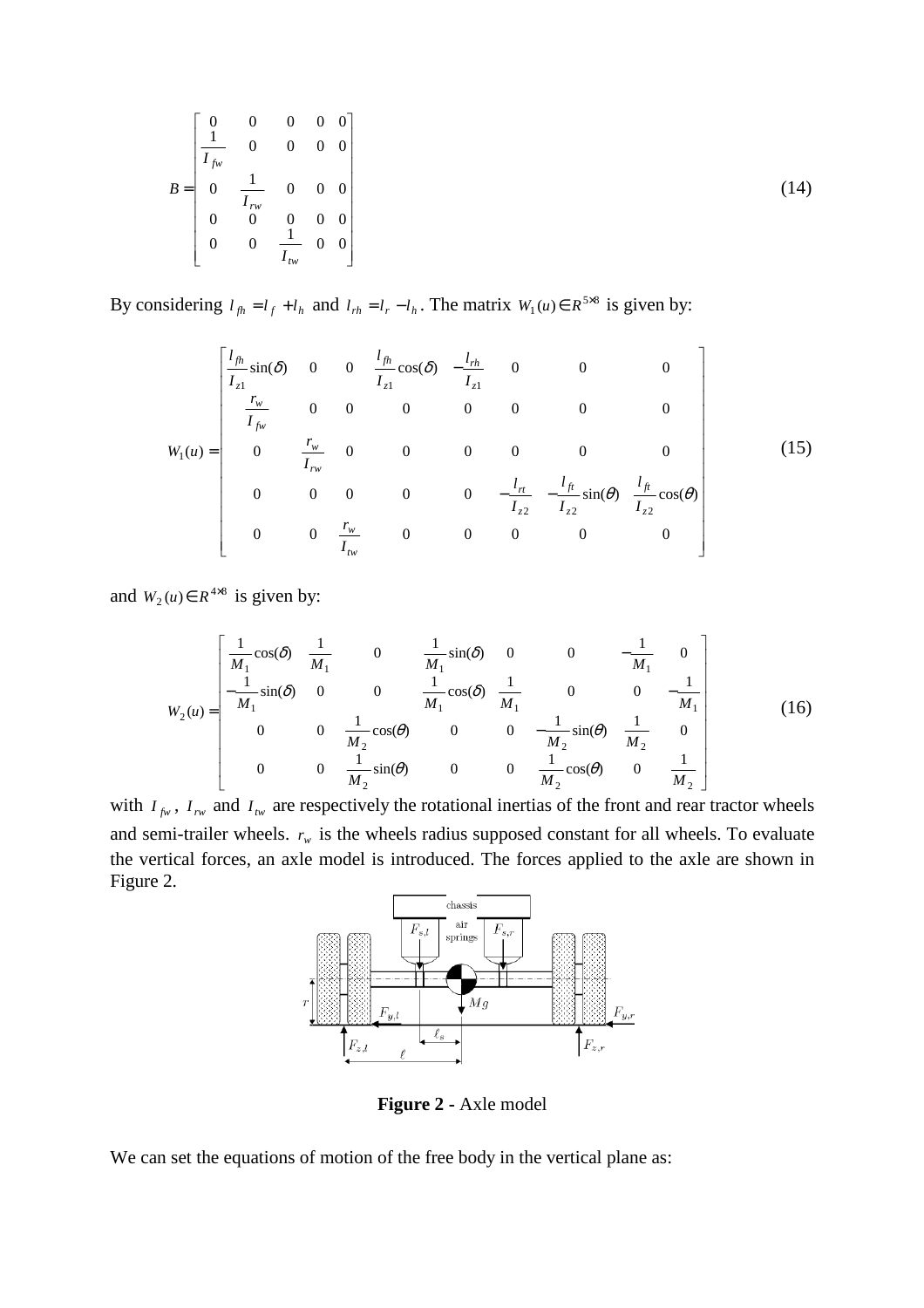$$
F_{z,l} + F_{z,r} = F_{s,l} + F_{s,r} + M_{ax}g + M_{ax}a_{ax}
$$
\n(17)

and for the equation of moments:

$$
(F_{z,l} - F_{z,r})\ell = (F_{s,l} - F_{s,r})\ell_s + F_y r_w + I_{ax} a_{\Phi}
$$
\n(18)

with gravity acceleration  $g = 9.81$  m/s<sup>2</sup>.  $F_{z,l}$  and  $F_{z,r}$  are respectively the vertical wheel forces at the left and at the right of the axle,  $F_{s,l}$  and  $F_{s,r}$  represent respectively the suspension forces at the left and the right of the axle,  $F_y$  is the resultant lateral force i.e., the sum of the left  $F_{y,l}$  and right  $F_{y,r}$  lateral tire force applied to the axle,  $M_{ax}$  the mass of the axle,  $I_{ax}$  the moment of inertia of the axle around its roll axis,  $a_{ax}$  the axle-hop acceleration.  $a_{\Phi}$  the axleroll acceleration.  $\ell$  is the distance between the application point of the tire force and the centre of gravity of the axle.  $\ell_s$  is the distance between the application point of the suspension force and the centre of gravity of the axle and finally *r* is the distance between the ground and the centre of gravity of the axle. In order to simplify the problem, some assumptions have been taken:

- 1. The roll centre and the centre of gravity of the axle are the same.
- 2. The axle is rigid and perfectly symmetrical.
- 3. The distance *r* is constant and is equal to wheel radius.

*Remark 3.* The forces between chassis and axles can be measured by the use of a pressure transducer because of the proportionality between the force and pressure in air-springs.

## **3. Model validation**

The validation of both yaw plane chassis model and vertical plane axle model is done by the simulation software PROSPER (Delanne, 2003). A double lane maneuver is simulated to excite lateral and vertical dynamics of the vehicle and also a straight line maneuver with real acquisition of an uneven road profile. The results for the yaw plane model are given in Figure 3 and those for the axle model in Figure 4. More results can be found in (Khemoudj, 2010).



**Figure 3 -** Simulator (solid) and model (dashed) trailer accelerations (left: lateral, right: yaw)

Figures 3, 4 and 5 show that the model correctly follows the dynamics given by simulation. For the yaw plane model, the semi-trailer accelerations are reconstructed (Figure 3) with small errors which are likely due to the simplification considering a lumped axle group for the semitrailer axles. Using the axle model, we first simulated a straight line maneuver with an irregular road profile to excite axle hop. In this case, the model follows the simulation and the vertical force peak is correctly reconstructed (Figure 4). A double lane change maneuver (Figure 5) shows the lateral load transfer. The model also tracks correctly the simulation with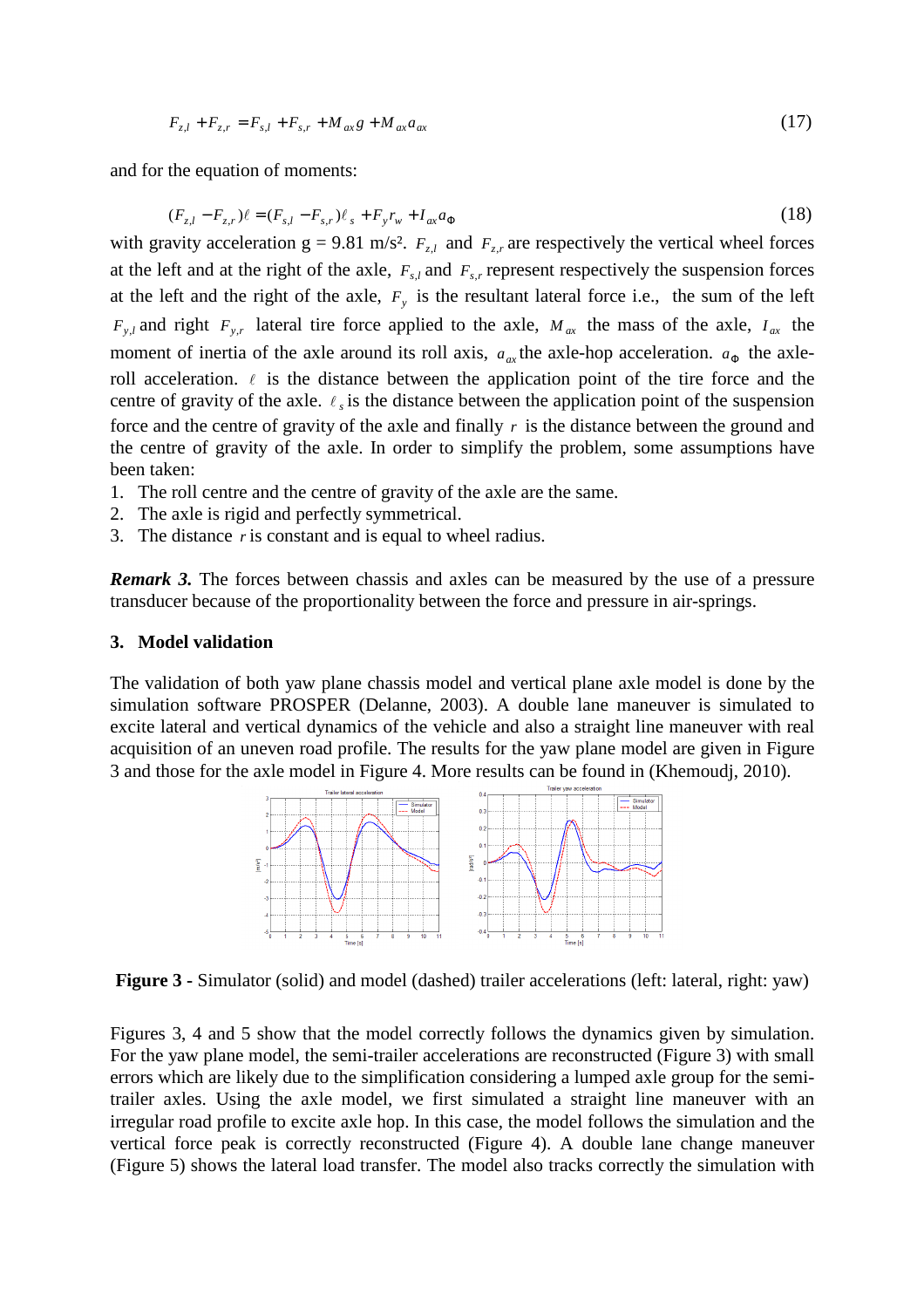an acceptable error at the maximum load transfer (at 4 seconds) of 1000 N less that 5% of the total force 25000 N. One can notice that the behavior of the proposed model is close to PROSPER simulator. It also consists of limited and generally known parameters which make it suitable for real-time on-board use. In the next section, estimation methods are developed in order to reconstruct dynamic tire forces.



**Figure 4 -** Simulator (solid) and model (dashed) axle vertical forces for straight line maneuver



**Figure 5** - Simulator (solid) and model (dashed) axle vertical forces for double lane maneuver

# **4. Vertical Force Estimation**

In this section, two methods for vertical force reconstruction are presented

# **4.1 Inverse Model Method**

In the previous section, the validation of the proposed model was shown. In this section, sliding mode observers are developed to reconstruct the contact forces, in two steps: (i) estimation of the lateral forces applied on the axles, using the vehicle yaw plane model; then (ii) evaluation of the vertical forces using the estimated lateral forces.

The state space model of equation (12) can be rewritten as:

$$
\begin{bmatrix} \dot{X}_v - Bu \\ Y \end{bmatrix} = \begin{bmatrix} W_1(u) \\ W_2(u) \end{bmatrix} u_F
$$
 (19)

*Remark 4.* A direct method would use direct root mean square estimate of  $u_F$ , however, it can be shown that  $W_2^T W_2$  in the RMS formula  $u_F = W_2^T (W_2^T W_2)^{-1} Y$  is not invertible. Consequently, the above method cannot be applied, and an alternative method is needed to derive  $u_F$ .

To determine the unknown forces  $u_F$ , two conditions must be satisfied: (i) the matrix  $\overline{\phantom{a}}$ 1  $\overline{\phantom{a}}$ Γ  $=\Big|_{W_2(u)}^{W_1(u)}$  $(u)$ 2 1  $W_2(u)$  $W = \begin{bmatrix} W_1(u) \\ W_2(u) \end{bmatrix}$  must be of full rank, and (ii)  $\dot{X}_y$  must be known. Using a symbolic computation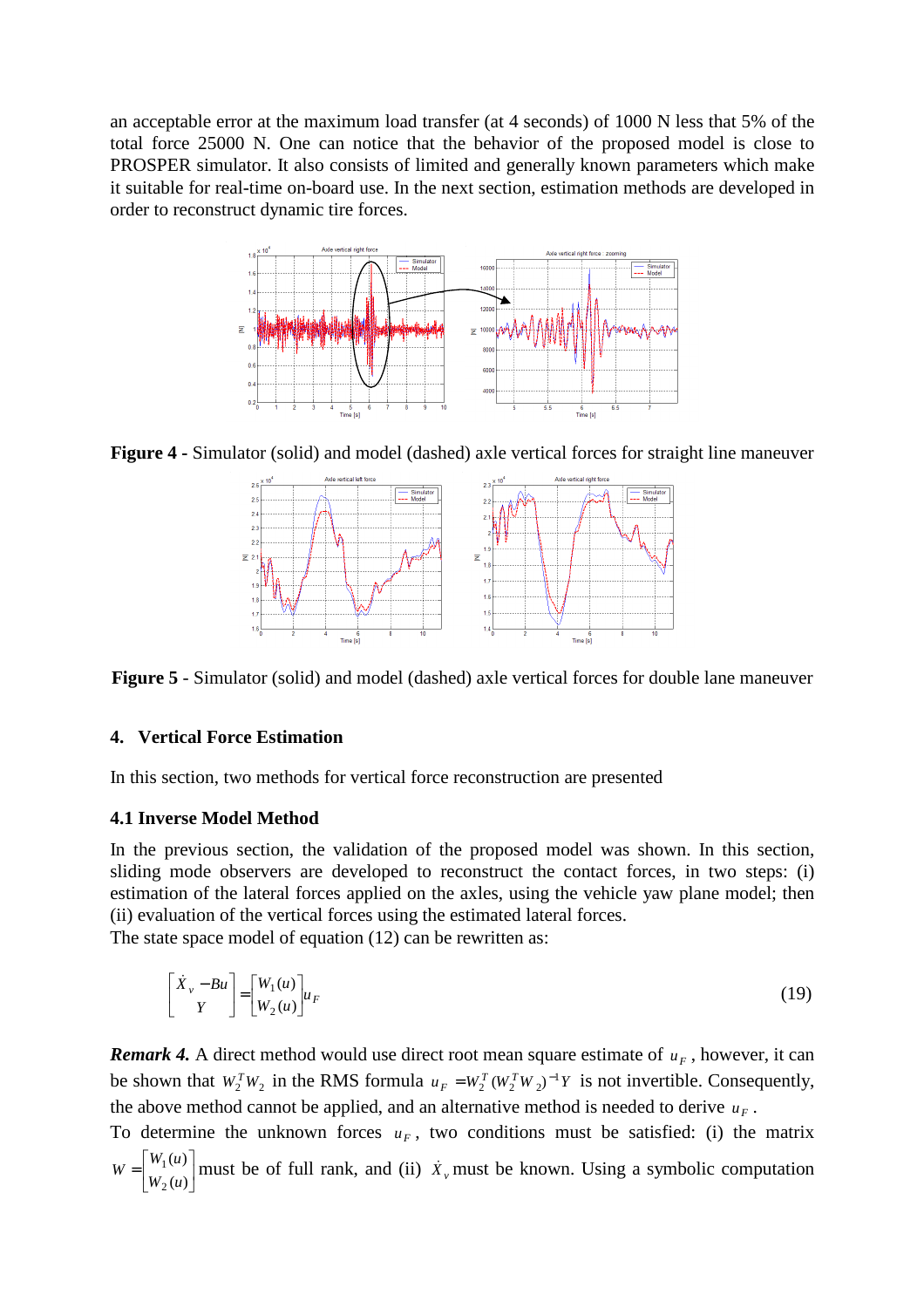software, it is verified that *W* is of full rank, therefore its pseudo-inverse can be calculated numerically at each step. Furthermore, the wheels and yaw accelerations are derived from the measured velocities in  $X_{\nu}$ , using an exact differentiator. The robust differentiator is based on the sliding mode theory (Imine and Dolcemascolo, 2008) and is given by the set of equations:

1



Figure 6 - Estimation of trailer vertical force (from left to right: front, mid and rear trailer axle; up to down: left and right wheels) using inverse model method

Considering the known locally bounded velocities, it exists a choice of  $\alpha$  and  $\lambda$  such that the observer error  $e_i = \hat{X}_{v,i} - \hat{X}_{v,i}$  tends to zero in finite time. The complete proof of this theorem can be found in (Saadaoui et al., 2006). These conditions concern the gain diagonal matrices  $\alpha \in R^{5\times 5}$  and  $\lambda \in R^{5\times 5}$ . The gains are tuned such that for all  $i = 1, ..., 5$ , we have:

$$
\alpha_{ii} > \sigma
$$
 and  $\lambda_{ii} > (\sigma + \alpha_{ii}) \sqrt{\frac{2}{\alpha_{ii} - \sigma}}$  (21)

The parameter  $\sigma$  is an upper bound of the second derivative. With the right choice of the gains, the differentiator converges in finite time, moreover, the advantage to use this differentiator that others (Euler approximation for example) is that the exact differentiator is robust to noise and does not create discrepancy between the real and the estimated derivatives. The simulation results (Figure 6) show the effectiveness of the method in estimating vertical forces, the differences at the picks of forces in mainly due to modeling errors as shown in previous section.

### **4.2 Adaptive Observer Method**

 $\int$ 

The first method works well but in some cases, it can result in ill-conditioned matrices so that the pseudo-inverse results in errors. The idea is to estimate the unknown forces in the yaw plane without using an inverse model. For that, a modification of the state space model is done: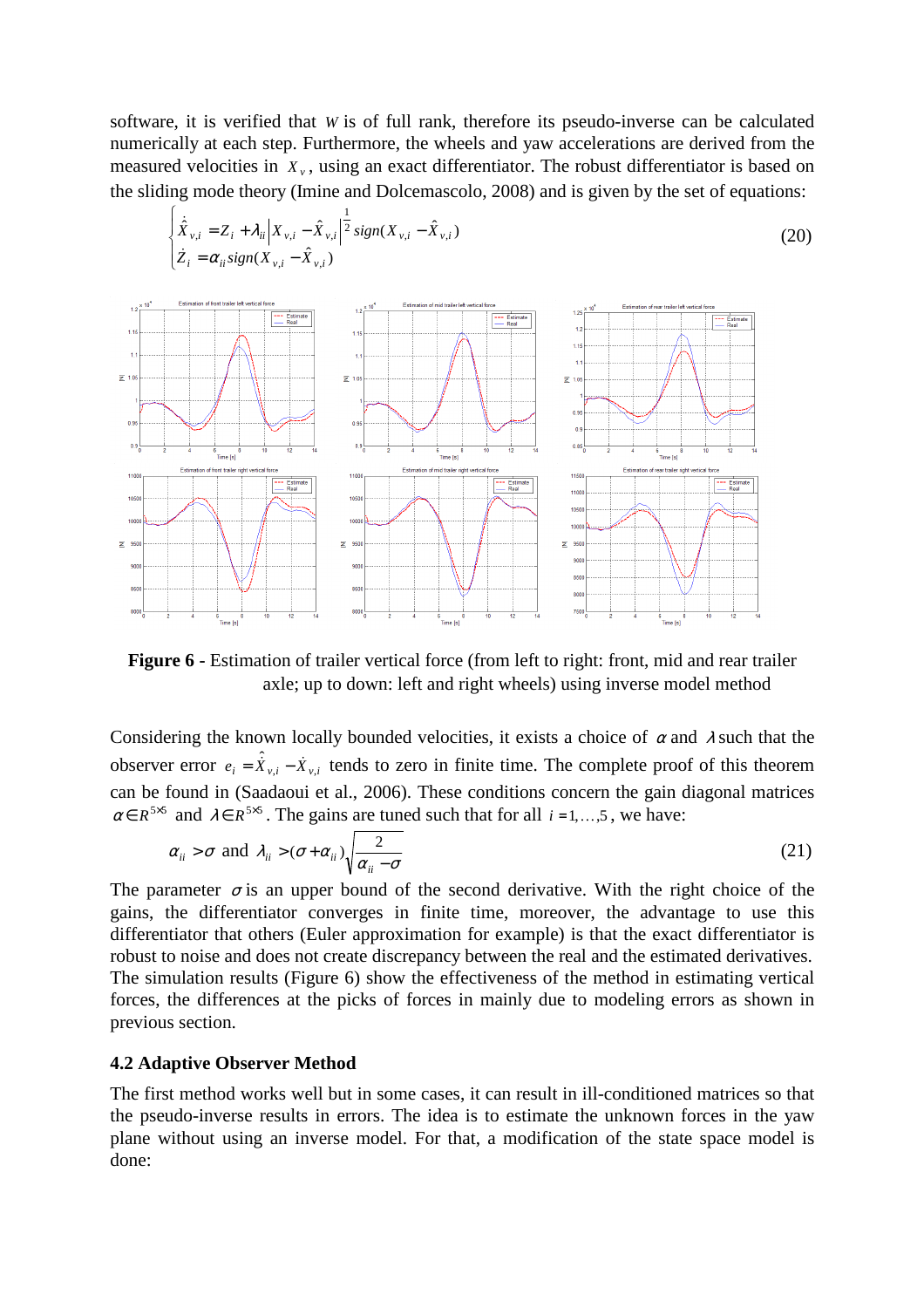$$
\begin{cases}\n\dot{X}_1 = W_1(u)X_2 + Bu \\
\dot{X}_2 = \mu \\
X_2 = u_F\n\end{cases}
$$
\n(22)

where  $\mu$  is an unknown input. The estimation method is based on two successive steps: (i) to estimate the quantity vector  $W_1(u)X_2$ , and once this estimation is achieved, (ii) to introduce a classic estimator to evaluate the unknown forces contained in  $X_2$ .

**Step 1.** the quantity  $W_1(u)X_2$  can either be estimated by a first order observer or by a differentiator; the use of a differentiator is preferred because it is not imposed to use a filter for chattering. The differentiator of equation (20) is used, after convergence, one can obtain:  $W_1(u)X_2 = \hat{X}_1 - Bu$  $\hat{\vec{X}}_1 - Bu$  with  $\hat{X}_1 - \hat{\vec{X}}_1 \rightarrow 0$  in finite time noted  $t_1$ 

**Step 2.** after convergence of the differentiator in step 1, the vector  $W_1(u)X_2$  is a known. We can therefore propose the first order observer:  $\dot{\hat{X}}_{2,i} = \hat{\mu}_i + K_{ii} sign([W^*(u)\tilde{X}_2]_i)$  $\hat{\hat{X}}_{2,i} = \hat{\mu}_i + K_{ii} sign\left(\left[W^*(u)\tilde{X}_2\right]_i\right)$  for  $i = 1,...,8$  with  $\hat{\mu}_i$ an estimation of  $\mu$ <sub>i</sub>, given that this parameter is in reality unknown, one can give an arbitrary constant value  $\hat{\mu}_i = 0$ . *K* is the sliding mode observer gain, a diagonal matrix of dimension 8×8.  $\tilde{X}_2$  is the observation error:  $\tilde{X}_2 = X_2 - \hat{X}_2$  and  $W^*(u)$  is an 8×8 matrix composed of rows from  $W_1(u)$  and  $W_2(u)$  disposed in such a manner that the diagonal elements of  $W^*(u)$  are different from zero.



**Figure 7 -** Estimation of trailer vertical forces (from left to right: front, mid and reear trailer axle; up to down: left and right wheels) using adaptive observer method

To ensure the convergence, a variable adaptive gain is used for the sliding observer *K* so that the observer converges to zero. The adaptive gain is given by:  $K = W^T(u)K^*$ . The proof of the convergence can be shown by choosing the Lyapunov function  $V = \frac{1}{2} \tilde{X}_2^T \tilde{X}_2$ 2  $V = \frac{1}{2} \tilde{X}_2^T \tilde{X}_2$ . The gain  $K^*$  is constant diagonal matrix  $K^* = diag(K_i^*)$ with  $i = 1,...,8$  satisfying the condition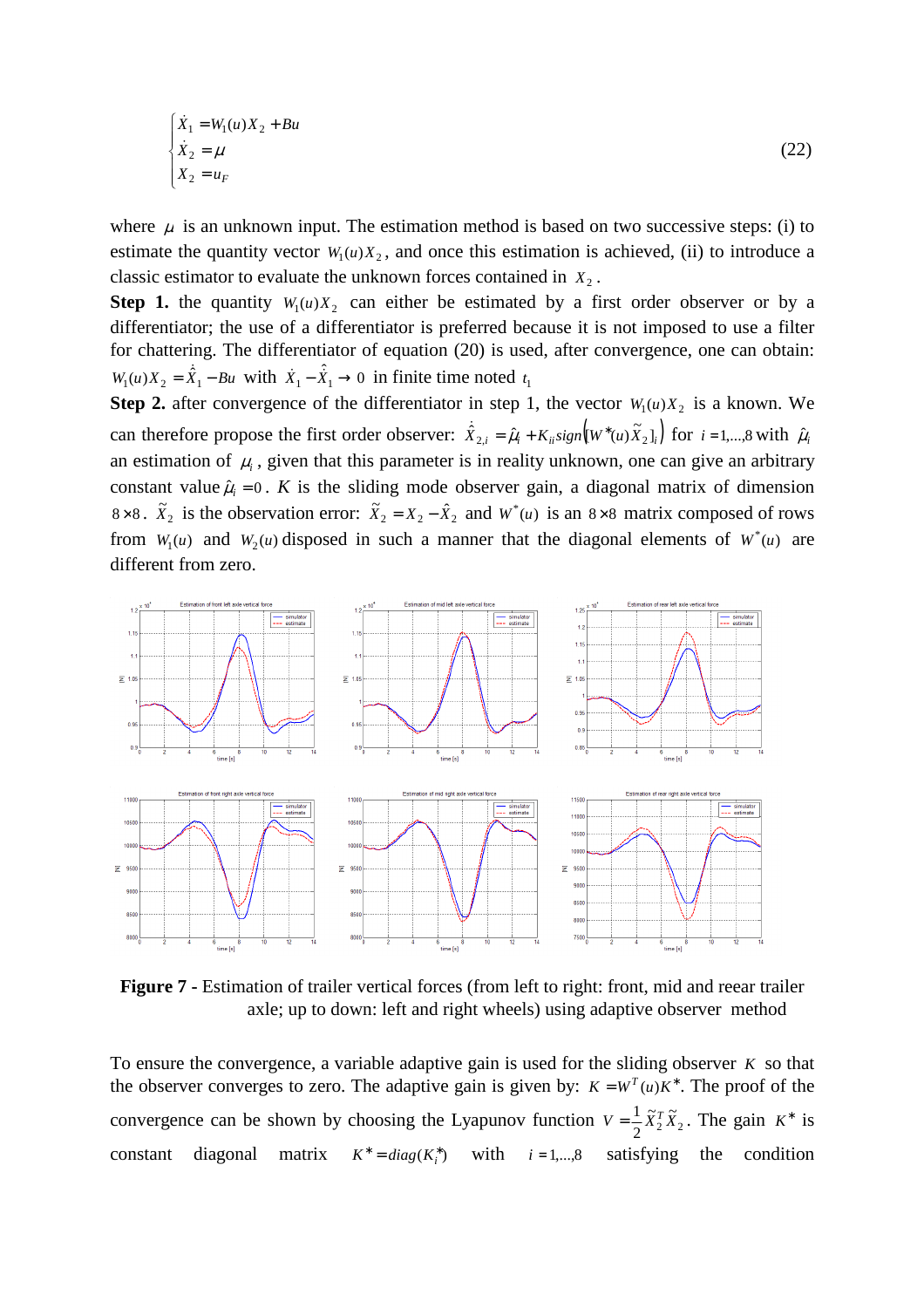$\overline{\phantom{a}}$ J  $\Big\}$  $\left\{ \right\}$  $\mathcal{I}$  $\overline{\phantom{a}}$  $\mathfrak{c}$  $\vert$ ∤  $\int$  $\frac{1}{2}$ J  $\frac{1}{2}$  $\left\{ \right.$ 1  $\frac{1}{2}$  $\overline{a}$  $\frac{1}{2}$ ∤  $\int$  $\bigg\}$  $\mu_i$  >> max abs  $\mu_i$ *ii*  $\begin{cases} \n\frac{1}{i} \quad \text{for } i \leq n \\ \n\frac{1}{i} \quad \text{for } i \leq n \n\end{cases}$  $K_i^* \gg \max \{abs$  $(u)$  $\tilde{r}$  $\max \left\{ abs \right\} \left\| \mu_i \right\|_{W^*}$  $\mu_{_{i}}$ . It is noticed that the estimation results (Figure 7) are similar to

the previous method with the advantage of avoiding inverting the matrix model.

## **5. Hybrid Active Control**

Impact forces being estimated, it is now possible to use them as indicator for applying a control strategy. The aim of the control is to have the best trajectory of the vehicle with respect to load transfer. To assist the driver in turning corners or lane changing, a hybrid control strategy is introduced. The originality is that the controller is switched to 'on' only on critical situation identified by both the load transfer ratio evaluated continuously from estimated forces. The hybrid control strategy is given by the diagram of Figure 8.



**Figure 8** – Hybrid control scheme

There are two different cases: (i) when the controller is 'off', it means that only the driver acts on the steering of the front wheels; this can be considered as the nominal situation when no instability or danger is identified in the vehicle; (ii) when the controller is 'on', which occurs when important load transfers are identified in the semi-trailer. The transition between both cases is based on the load transfer ratio, introducing two thresholds: an upper threshold denoted *LTR*<sub>UPPER</sub> and a lower threshold denoted *LTR*<sub>LOWER</sub>. The transitions are made as follows:

 $-$  if  $|LTR| \leq LTR$ <sub>*UPPER*</sub>, then the controller is 'off', only the driver acts on the vehicle;

- when  $|LTR| > LTR_{UPPER}$  and the controller is 'off', it is put 'on';

 $-$  if  $LTR_{LOWER} < |LTR| < LTR_{UPPER}$  and the controller is 'on', it is kept active until  $|LTR| \leq LTR_{UPPER}$ The hybrid control strategy is summarized in the diagram of Figure 9.



**Figure 9** – Steering control loop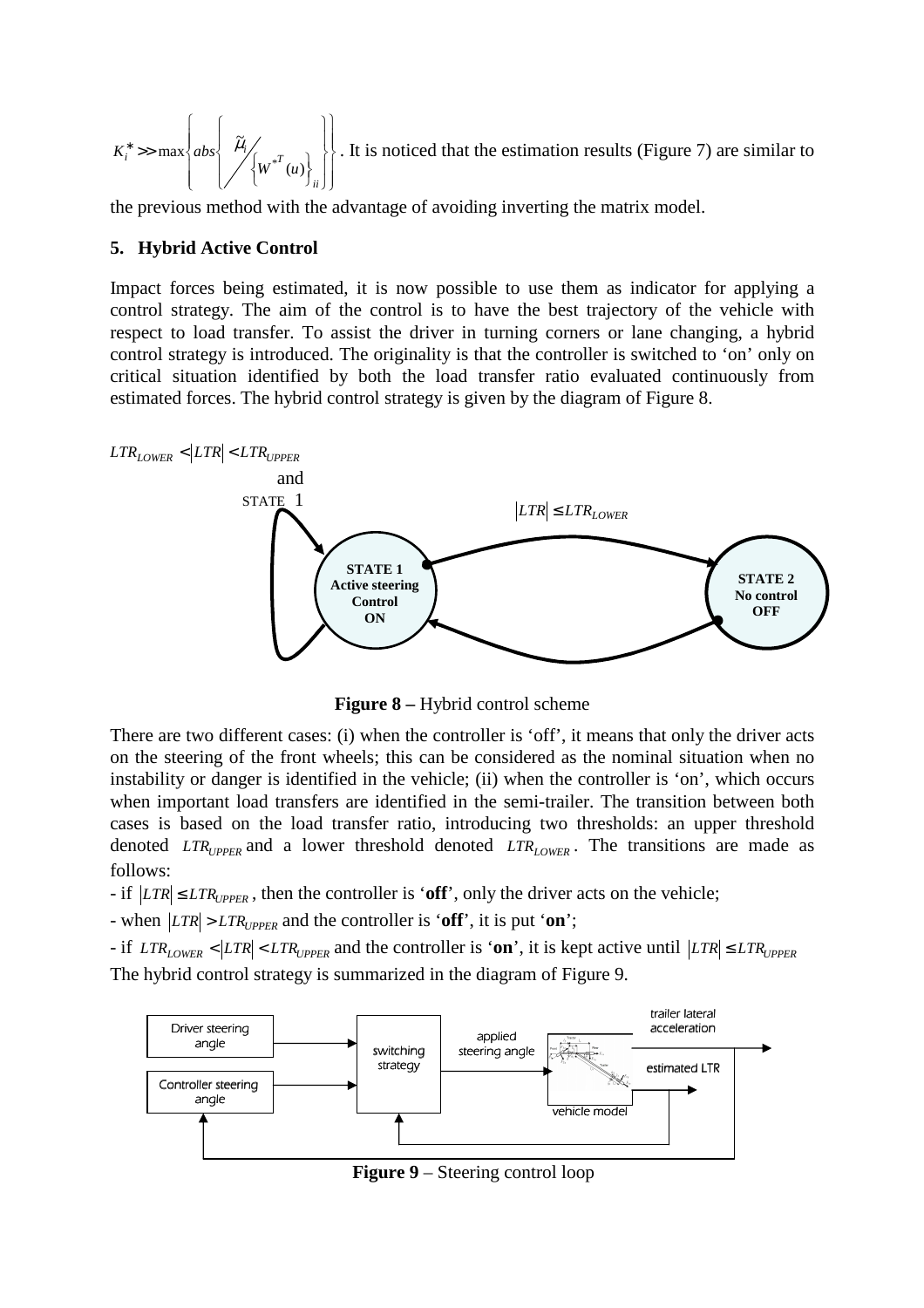When the controller is active, it acts on the steering angle. The control algorithm aims to stabilize the semi-trailer lateral acceleration to zero. A yaw-model of the articulated vehicle, validated by PROSPER, is used. The controller is based on PI regulator. More sophisticated and robust control methods will be considered in future as we are interested in testing the effectiveness of the hybrid control strategy.



**Figure 10** – Left: the total LTR in the trailer with and without controller, right: the steering angle with and without controller

For simulation requirement, we have chosen the upper LTR limit :  $LTR_{UPPER} = 0.40$  and the lower LTR limit:  $LTR_{UPPER}$  =0.30. Figure 9 (left) shows the semi-trailer total LTR with and without the use of the controller and only with driver. The controller state is equal to 1 when it is '**on**' and 0 when '**off**'. Figure 10 (right) shows the steering applied by the driver (without the controller) and the steering applied to the vehicle when the hybrid control runs. The controller is '**on**' when the LTR is over 0.4 and the controller is switched to '**off**' when the LTR is under 0.3, the lower value. When the maneuver is done without controller, the LTR reaches a high value of 0.8 which can result in a rollover. The controller stabilizes the vehicle at an early stage, helping to get a more secure driving and causing less damage to the pavement.

# **6. Conclusion**

Control theory tools are used as state observers and hybrid control in order to estimate and stabilize impact forces of heavy good vehicles. Estimation and control techniques are presented for a better operation of heavy good vehicles. The techniques can be used for commercial use, while they are based on optimized, low cost and easy to install sensors. Some additional control techniques, such as active suspension, would be added to the hybrid configuration in order to increase vehicle safety and to minimize infrastructure damage due to large impact forces variations.

## **7. References**

Siegrist, P.M. (2003), "A methodology for monitoring tyre-forces on off-highway mining trucks", PhD thesis, University of Queensland, Australia.